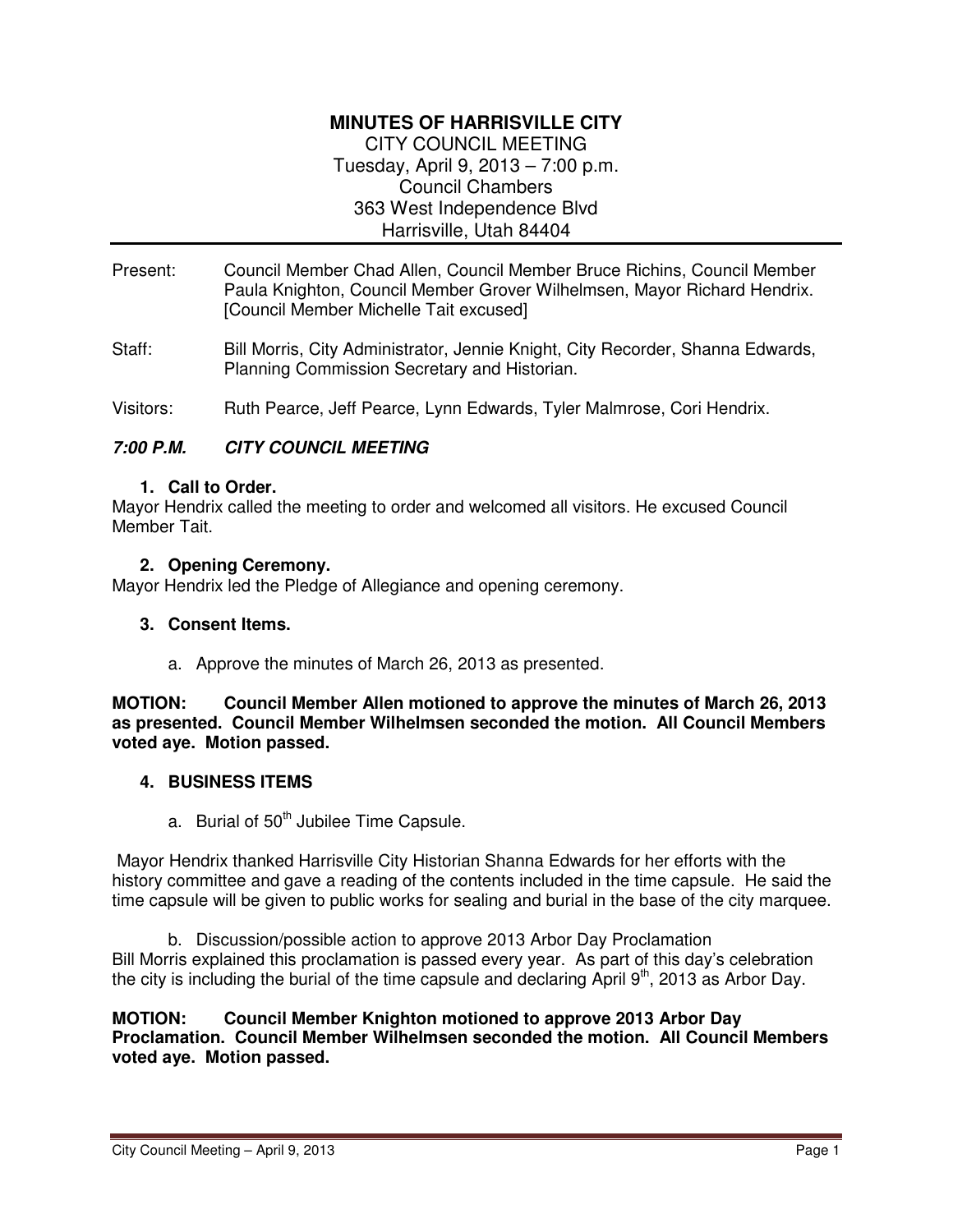c. Discussion/possible action to approve purchase of DocuWare Business (Document Management Solution).

Bill Morris explained the need for a document imaging program to maintain the future of the city's records. He informed Council he and Jennie Knight participated in a presentation and were pleased with the abilities of this new program. Council Member Knighton asked if it is pdf searchable. Bill Morris confirmed this program stores and searches all kinds of file formats. Mayor and Council discussed several items including having a paperless program, storage capabilities, offsite storage and backup files. Council Member Allen asked about the total cost of the program. Jennie Knight clarified the \$4,137.00 purchases this program, the \$105.49 lease option is only necessary if the full program is not purchased outright. Bill Morris clarified there are already funds in place for this purchase. Mayor and Council continued the discussion regarding this purchase.

## **MOTION: Council Member Allen motioned to approve the purchase of DocuWare Business in the amount of \$4,137.00 and tax if necessary. Council Member Richins seconded the motion. All Council members voted aye. Motion passed.**

d. Discussion/possible action to approve an Interlocal Agreement with Weber County assisting the City in conducting 2013 Primary and General Municipal Elections. Bill Morris explained Jennifer Morrell met with Jennie Knight to discuss the cost estimate of contracting with Weber County to carry out Municipal Elections this year. The city will be responsible for newspaper notices, finding poll workers, but the county will cover training them. The County is requesting this approval so they can begin their processes. Mayor and Council discussed poll workers, noticing, and other state regulations. They discussed worst case scenario costs. Council Member Richins inquired about early voting options and requirements. Bill Morris responded early voting is not required by fifth class cities. He explained absentee ballots will be available here at the city offices for early voting.

**MOTION: Council Member Richins motioned to approve Resolution 2013-02, approving an Interlocal Agreement with Weber County to conduct 2013 Municipal Elections. Council Member Allen seconded the motion. A Roll Call vote was taken.** 

| <b>Council Member Allen</b>      | Yes            |
|----------------------------------|----------------|
| <b>Council Member Richins</b>    | Yes            |
| <b>Council Member Wilhelmsen</b> | Yes            |
| <b>Council Member Knighton</b>   | Yes            |
| <b>Council Member Tait</b>       | <b>Excused</b> |

# **Motion passed 4-0**.

e. Discussion/possible action to sell Heritage Days surplus items. Council Member Allen informed Council he met with Gene Bingham, Public Works Director, and staff to discuss the items in the storage facility. He proposed selling or disposing the surplus items in the storage facility to facilitate a clean-up of the storage area and also provide funding for items needed for Heritage Days. Mayor and Council discussed disposing of expired food items, donating miscellaneous recreation equipment to the recreation director, and donating two brown hard plastic folding chairs to CERT. Discussion continued about excess chairs and how many to actually dispose of. Council Member Allen confirmed the metal only chairs will be disposed of; all of the lifetime product chairs will be kept. Discussion about how many chairs will be necessary to run Heritage Days. Council Member Richins expressed his concern regarding the amount of chairs necessary to run Heritage Days. Council Member Allen stated